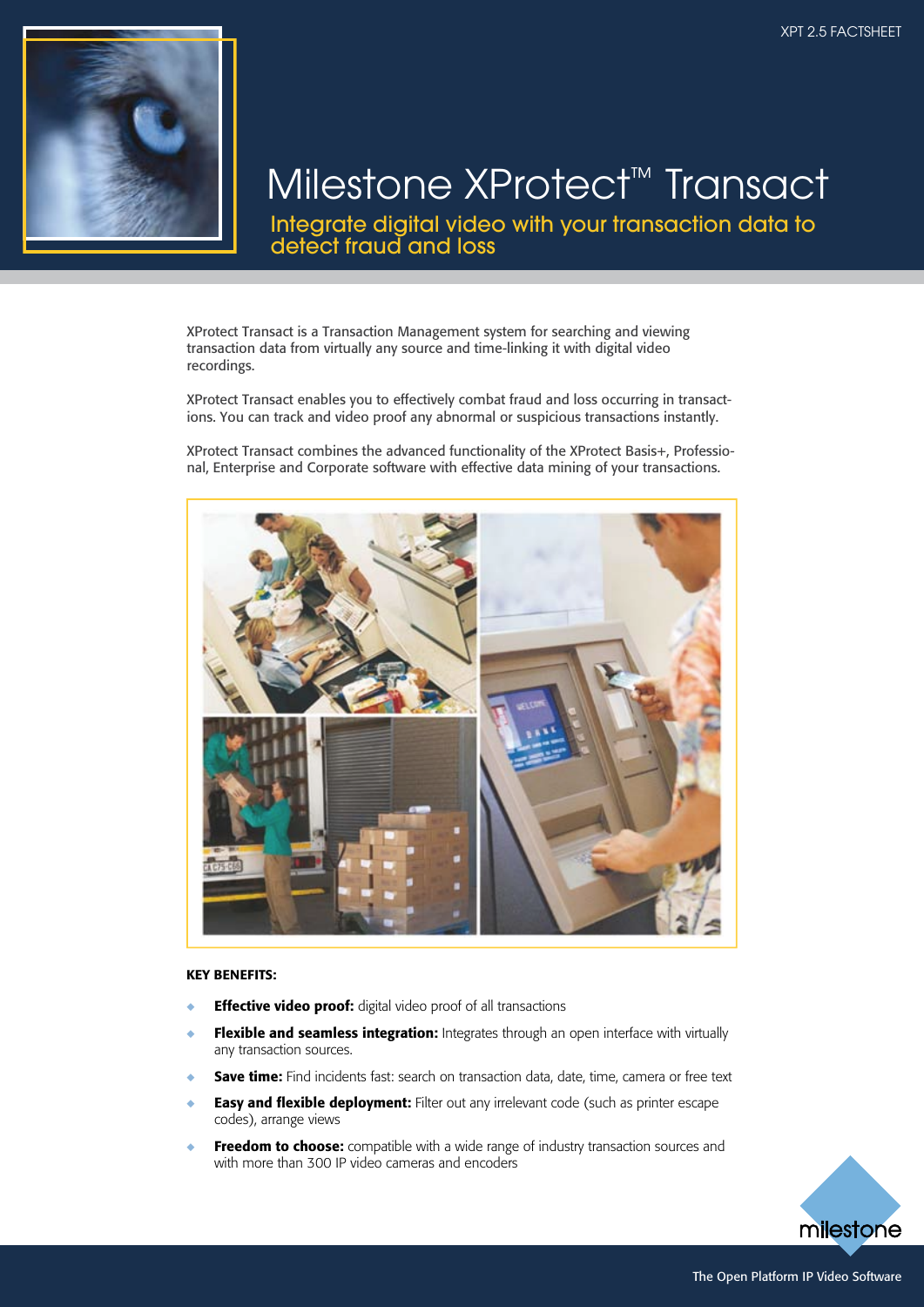# Milestone XProtect Transact

Fast, effective and accurate documentation of your transactions

XProtect Transact is tailored to industries where some sort of transaction data is used, such as retail, transportation and finance/banking. The value of fast and undisputable video evidence of transactions is crystal clear: Protection of your profit.

EFFECTIVE LOSS PREVENTION in RETAIL Combine POS systems with digital video Operating in a fiercely competitive environment retailers

constantly have to combat fraud and loss, chiselling away on average 1.6% of the revenue. In addition, retail managers always are pressed on time and need an effective and intuitive tool.

#### XProtect Transact allows retailers to easily detect:

- Discounts and age-restricted sales
- Return goods fraud

#### REDUCE FRAUD in BANKING Combine ATM with digital video

ATMs make daily life easier, but the convenience comes at a price: Fraud attempts with stolen credit cards, criminal behavior around the ATM and even violent hold-ups. Banks as well as customers are faced with the burden of proof.

XProtect Transact enables banks to link transactions to visual evidence of the person making the transaction:

Easier criminal investigation of credit card fraud



# EFFECTIVE DOCUMENTATION of your TRANSPORTATION Combine barcode scanning with digital video

Most modern transportation companies have embraced lean principles, leaving little room for error. In the often wide-spun network of hubs and centrals, goods can get lost or damaged. To secure correct deliveries, freight handlers need an efficient system to track and proof.

#### XProtect Transact enables transportation companies to:

Video document condition and quantity of goods at scanning points

#### XProtect Transact is the framework combining virtually any form of transaction and digital video.

Enjoy the benefits of archiving and fast retrieval of digital video and extensive search possibilities.

#### Clear business benefits

- Detect and prevent fraud and loss effectively
- Streamline the process of investigating suspicious incidents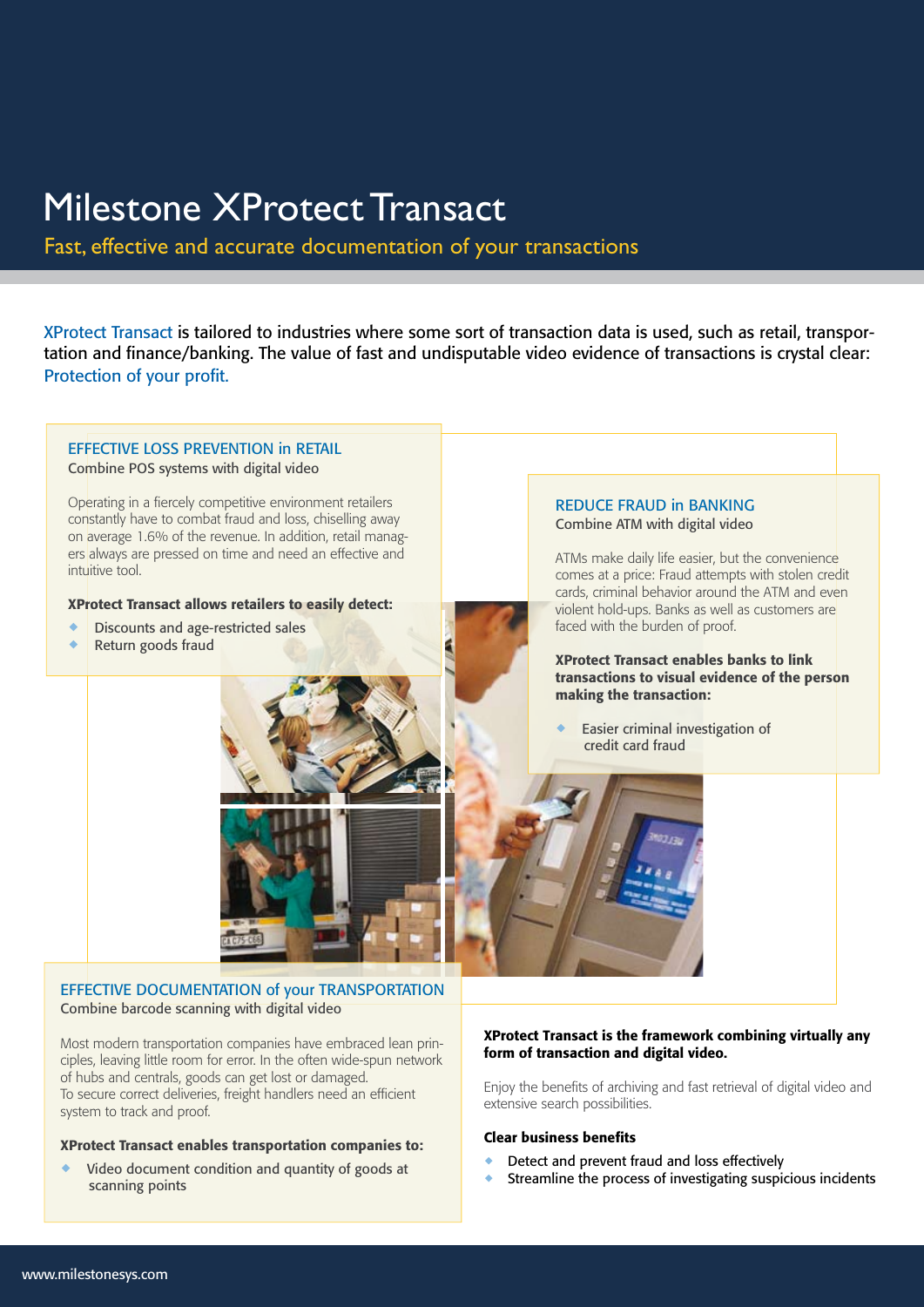# Milestone XProtect Transact

XProtect Transact links all transaction data to video recordings

# The concept

Transactions from any transaction source, i.e. POS, ATM or barcode scanners are collected, time-stamped and stored in a database by XProtect Transact. The transactions can originate directly from the source (through a RS232 serial splitter or ethernet) or can be retrieved concurrently from the transaction back-end system.

Simultaneously, video from surveillance cameras is recorded and stored by the Milestone XProtect video system.

The time-stamp is the link between the transactions and the recorded video.

The user can then view live, playback and search all recorded data from the XProtect Smart Client. From a single interface, transaction data is displayed alongside with recorded video.





*Search and view transactions and the matching video from a single interface.*

#### PRODUCT HIGHLIGHTS: Transaction highlights

- Compatible with any RS232 serial ASCII or XML data source
- Integrates with transaction system via an open interface supporting serial server, serial cable or IP connection
- Intuitive editor filters out irrelevant code, such as printer escape codes received from serial devices

#### Client view highlights

- View live, browse or search transaction data and video
- Fast search on transactions by source, camera, date, time or free text
- Transactions time-linked with video images of each transaction source
- ◆ Transactions displayed simultaneously with camera recordings
- Search list for easy browsing of results
- Display multiple transaction sources and cameras in one view
- ◆ Local operation via a Viewer (directly from Transact server)
- ◆ Local and remote operation via a Smart Client (from PC in local or remote network)
- ◆ Support for mega-pixel images

#### Server highlights

- Integrates seamlessly with XProtect Corporate, Enterprise, Professional and Basis+
- Set specific transaction to generate events (e.g. every return item or sale of specific items)
- ◆ Master/Slave server support for XProtect Enterprise
- Client/Server based architecture using HTTP or TCP directly for communication
- Transaction data stored in a Microsoft® SQL Server 2005 Express Edition